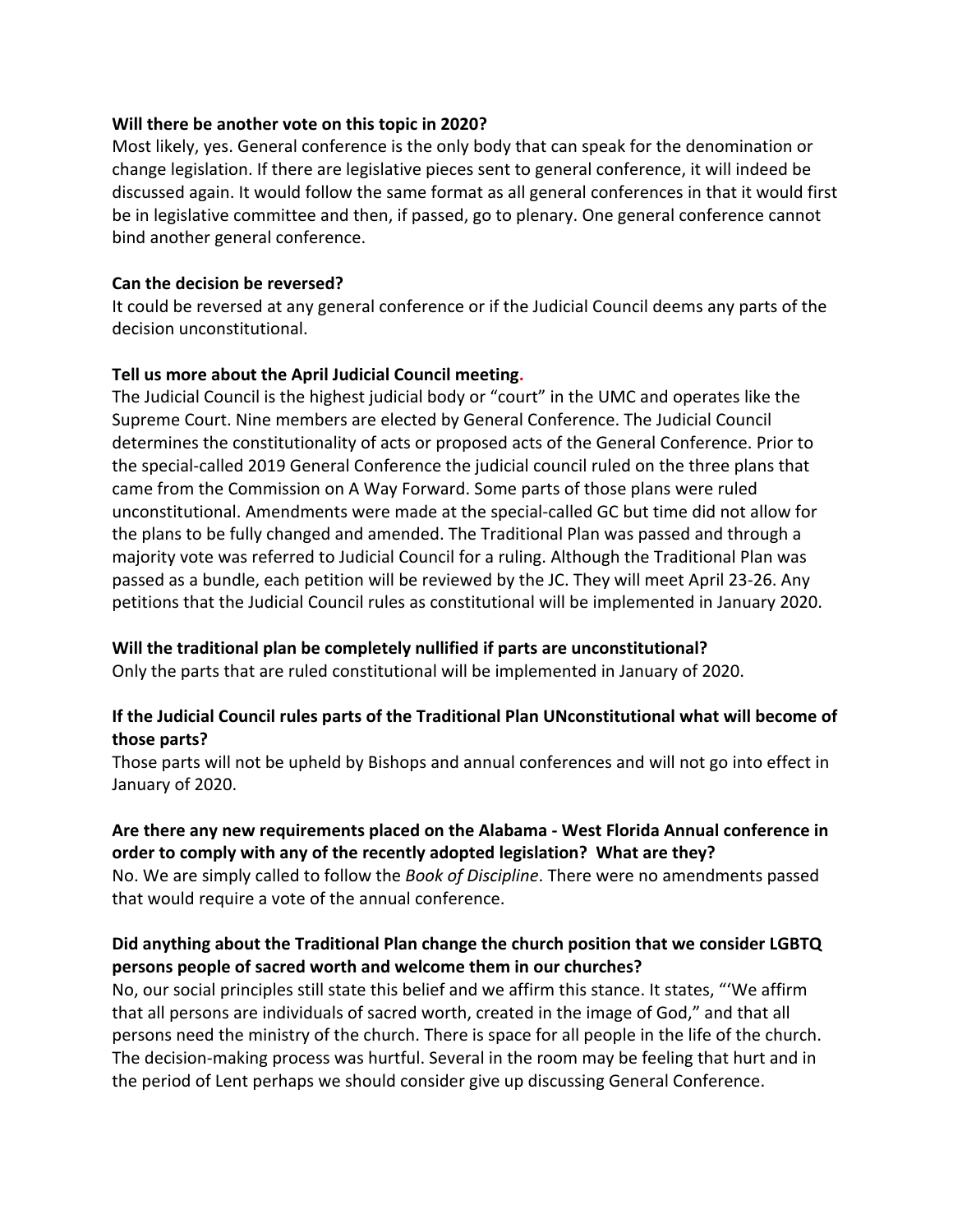#### **Can you explain the exit plan that was passed?**

An amended exit plan (referred to as Taylor) for churches passed but it may or may not be constitutional. We will know more in April. It would allow for local churches to exit with their property and assets if 2/3 of the members vote to do so and they care for pension liabilities.

#### **Can you speak to the pension/Wespath plan that was passed first?**

Exiting churches must pay their fair share of pension liability. Exiting clergy retain their pension but it is converted to limit further liability to the conference. The Wespath Website has a tremendous Q and A section as a result of GC2019. Visit www.wespath.org and click on Wespath FAQ's: General Conference 2019. A pastor's pension cannot be taken from them. What you have earned is yours.

### **Will we take a vote at annual conference to support or not support what happened at general conference?**

No. The general conference speaks for the United Methodist Church, including each annual conference through delegate representation. No amendments came from the general conference that require a vote of the annual conferences. The Annual Conference session is designed to perform the business of each annual conference and celebrate ministry. Any discussion about our conference voting would be ruled out of order.

#### **Within AWF, what congregations and clergy are currently members of the WCA? Can you speak to what you anticipate coming from their meeting the week after Easter?**

That is something the annual conference does not keep track of. The WCA is an independent organization and is not an official part of the UMC. Reconciling Ministries is another group with a different perspective. We have people from this conference involved in both but I would not be able to speak to that. I also would not be able to anticipate their discussions at the next meeting as I don't keep track of those meetings. Throughout my ministry I have not been a part of any independent group. I minister to all people.

**A lot of time and money was spent on the Commission on a Way Forward and the Special General Conference, only to end up as divided, if not more so, than before, and we will have another General Conference next year. What steps would you and/or the Bishops be willing to take to try and avoid an outcome as divisive as the one we just experienced?**  At the conclusion of General Council, the Council of Bishops met and I assure you nobody wants to repeat what we just had. We are going to have to work together on how we will move forward and it's evident we will have to move forward in different ways. How are we going to work together to give everyone the space or decision to be the pastor in the church God is calling them to be? The proposed Connectional Church Plan was complicated but is really where we are today. In St. Louis, we were not a very good witness to the world. When we gather in Minnesota in 2020, how will we be the church? There are people in every church that have differing opinions on the issue. People have said that this is an 1844 moment which is when the church split over slavery. We are still living in this tension. I am passionate about the least, lost and the lonely and want to help people work through pain and division.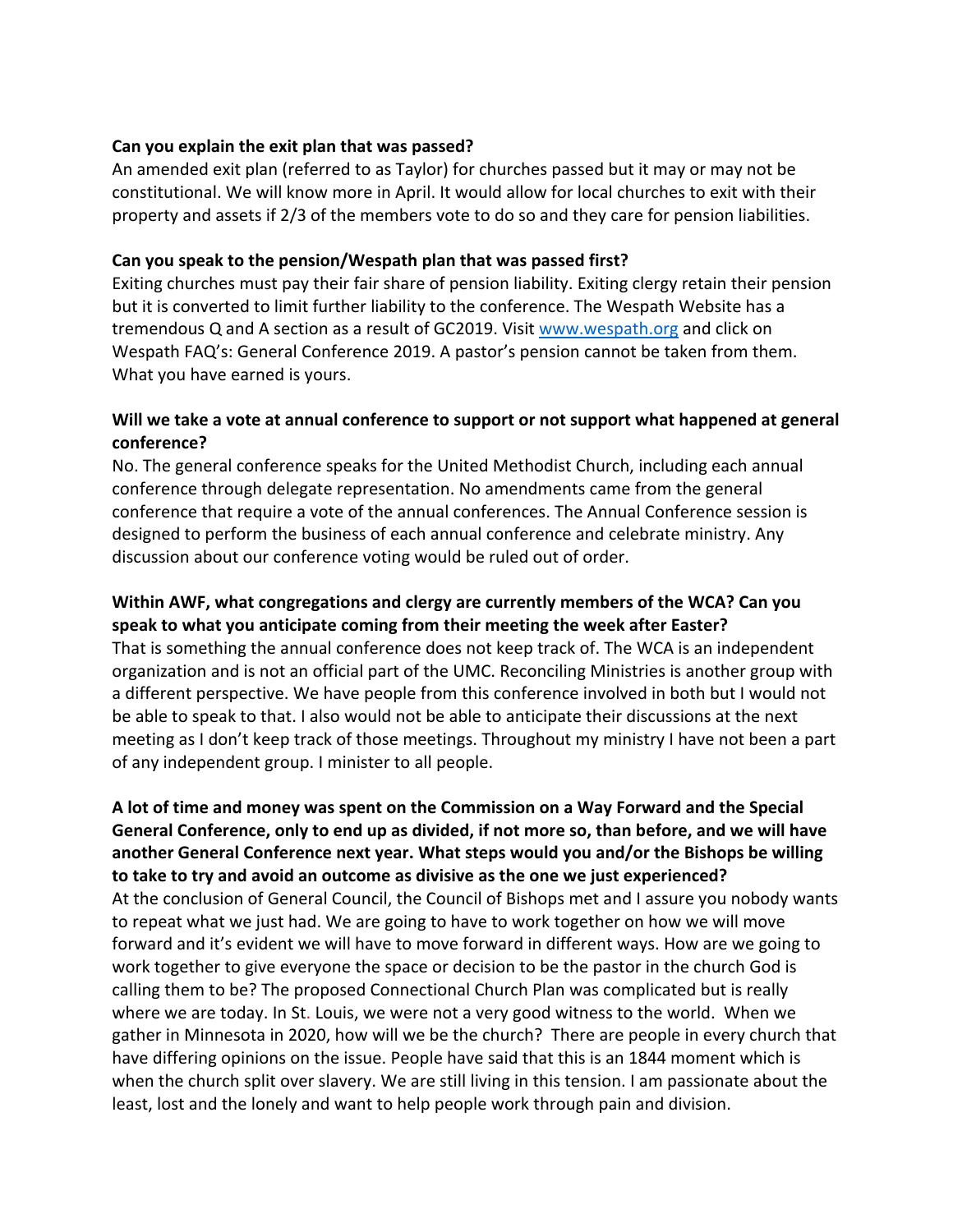# **Is there a method to separate the North American church from the global denomination? Has thought been given to this?**

There has been talk for years about making the North American Conference another central conference where they can amend the Discipline. The Connectional Conference Plan made provisions for this idea. It could gain traction going into 2020 although it was extremely complex. The UMC outside of the US are divided into Central conferences, Europe, Asia, Africa, etc. So, do we need to create another central conference in the US?

# **It seems that the global church, which is gaining membership (and delegates), is extremely conservative. I'm worried this could impact women in ministry and potentially reverse that progress we have made.**

There are many United Methodist women in other countries who have leadership roles such as a district superintendent and, of course, active clergy. They play a vital role in ministry and I don't foresee this being an issue. Many African delegates are women. My sense of the global church is that placing women in ministry is a real emphasis.

### **Do you think the United States UMC is in a different place than the global church?**

The topic of human sexuality is much more of a reality in the US and other areas as opposed to Africa. Our cultures, in many ways, are vastly different. I could not speculate on vote counts between the US and global church but there is more progression, in general, in the US. One thing I would like us to learn from the global church is that they are making disciples. They are growing and we are not.

## **How will future General Conferences handle the growth from outside of the US?**

Any specific comments on this would be speculation. It will continue to be a challenge for general conferences to acknowledge. Our delegation could speak better to this since they are the voting members representing our annual conference.

# **Since the differences within the denomination are essentially irreconcilable; what are the chances that the General Conference of 2020 would divide the church into two denominations (one progressive and one orthodox)?**

Any comments on this would be speculation. A lot of time and effort was spent on this question prior to 2019 and here we all are. Does the possibility exist? Yes. But if we spent as much time talking and writing about ministry and leading souls to Jesus, we'd be in a much better place.

## **I'm concerned about people leaving the United Methodist Church. What we can do?**

I share your concern. I would encourage people not to leave based on emotion at this moment. This is where the local church is vital to sustaining and supporting our members. A local United Methodist Church has a wonderful opportunity to be visible and active in their respective local communities and simply "do ministry." This topic is one part of our bigger membership vows. It is imperative that our clergy have strong relationships with members to navigate these waters. If we will focus more on our mission as opposed to one specific topic, it will enable us to walk through these storms together. There is no perfect denomination and no perfect church. Each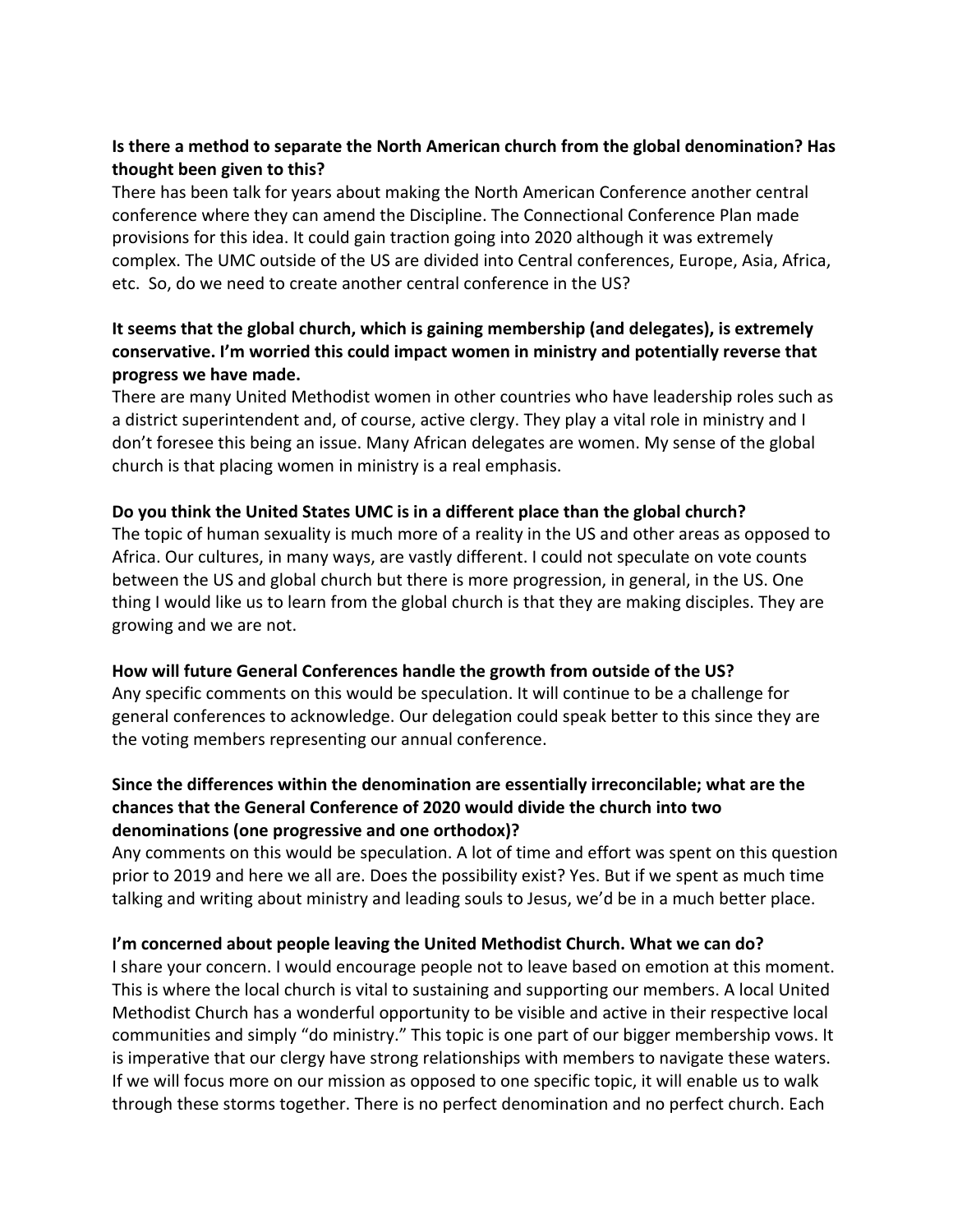one has their own issues and usually if it's not this, it's something else. As I said in the Lenten challenge, talk to one another, listen to one another, step outside of your comfort zones. When I go and pray with people from other nations, it is a little bit uncomfortable, but when the holy spirit moves I feel blessed. Think about our response to Hurricane Michael and the recent Lee County tornadoes: where would we be without our connection.?

#### **What efforts are being made to heal the divide?**

I think this speaks well to the last question. If we can change our focus for now, we can allow our hearts to see the numerous things our UM churches do each day to impact lives. First, time does heal. Second, my focus is on how I can be a Bishop to all people and keep our conference united. I have two clergy meetings this weekend to talk more about that. I want to hear from our clergy who are on the front lines of ministry about how I can walk with them and help them in this journey. To simply answer your question, we must love more. We have 40 days leading to Easter, and it's a good time to focus on Christ. Christ is the healer for our hearts, souls, and minds.

### **How can we make places for LGBTQ persons in our churches and communities?**

Our social principles remind us that we welcome all into our churches. I think it's important now, more than ever, that this message is clearly communicated at the local church level. Whether you agree with the lifestyle or not, it is not our place to filter church attendees or members. Phrases like "In Christ I love you" and "Jesus does not reject you" are helpful. If you have a strong LGBTQ presence in your congregation, it might be helpful to offer a meeting to discuss this with this community to hear how they are feeling (whether it is Church and Society or another group).

## **Is the Alabama-West Florida Conference going to abide and honor the vote of the delegates to uphold the Traditional Plan, which includes affirming scripture that marriage is between one man and woman and not ordaining LGBTQ clergy?**

I have taken two vows as an elder and a Bishop that I will uphold the Discipline of the United Methodist Church. I have and will uphold the discipline now and in the years to come.

**What happens if those in our connection do not follow the direction of the General Conference? For instance, a female Elder (self-avowed and is married to a female) was elected as a Bishop in the Western Jurisdiction. According to our Discipline, she should not be serving in any capacity as an Elder and is now elected as a Bishop. No one has done anything about this. Some Boards of Ministry in some of our conference have vowed to not vet candidates for ministry regarding the qualification as prescribed in the Discipline.** The Western Jurisdiction is responsible for electing their Bishops. The only thing I have control over is the AWF Conference and I am now the president of the College of Bishops (SEJ). Jurisdictions elect bishops and discipline bishops. Perhaps we can be a light to the rest of the denomination.

**Under the Traditional Plan, can a celibate self-avowed homosexual be ordained in the UMC?** Yes, because they are not practicing.